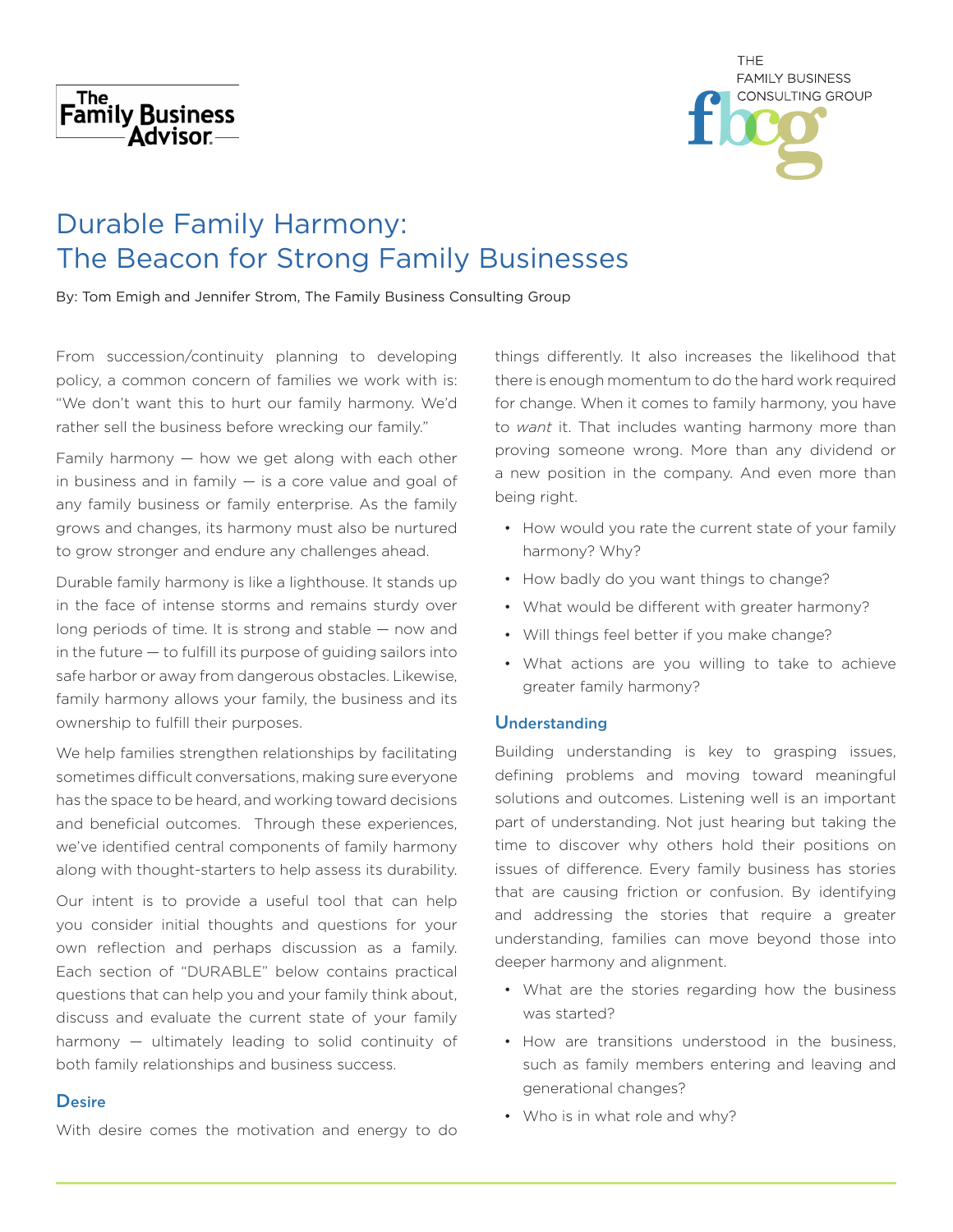- How and why does the family influence the business and the business influence the family?
- What is the future of the business?

# Reflection

Family roles are well-established over time, and relationships in the context of a family business add another layer of complexity. This often leads to relationships with unresolved past hurts and resentments. Remember that the absence of open conflict doesn't equal harmony. Things left unsaid can be just as damaging to cohesion. Reflect on what role you played in a relationship that needs healing rather than defaulting to blame or defensiveness.

- How has your role impacted family harmony?
- What are the reasons you might want to change?
- What has/has not worked related to your roles in the family; as a manager of the business; and/or an owner of the business?
- Understanding that with friction comes change, are you willing to have difficult conversations? With whom?
- In what ways are you willing to address conflict openly?
- In what ways are you open to reflection about how to listen differently; move through and reconcile past hurt; and collaborate with a common goal?

# **Accountability**

Accountability recognizes that we have responsibilities and obligations to each other, and we take them seriously. Healthy and helpful accountability flows from agreed upon goals, based on common values. It sets expectations for improvement if we don't do what we say we will do and for celebration/acknowledgement when we achieve our agreed-upon goals. All our desire for harmony falls short if we compromise values or tolerate egregious behavior.

- How do you take responsibility for your actions?
- Are you willing to be accountable to others for your actions?
- Is there a culture of accountability in your family, business and ownership groups?
- What are the processes and systems by which we hold ourselves and each other accountable? Are they consistently applied?
- How do we hold each other accountable in positive ways that acknowledge success and celebrate wins?

#### **Believe**

Durable family harmony is fueled by believing that everyone – you, your family, your business – can achieve this together. Unfortunately, a long pattern of disharmony can undermine the ability to believe. Fans of Ted Lasso associate "BELIEVE" with the coach's eternal optimism and drive to inspire others. Ted teaches his team that if they believe in themselves and work their hardest, then they could accept whatever the outcome knowing that they believed, and they tried.

- Do you truly believe that things can be different?
- How do you believe in yourself, your family, your business, your system overall?
- In what ways do you believe in the possibility and power of collaboration?
- How can you shift to a clear and well-defined common vision for family harmony?

#### Love

Working with relatives opens many windows to view each other's behaviors – the good and the bad. Love is a both a feeling and a choice that can motivate us to keep trying and working together, even when we are frustrated or disappointed. Because "Love" isn't guaranteed just because you are family, it must be intentionally nurtured. How can you nurture love:

- For those in your family? All the branches?
- For the history, legacy and stories of your family? The business?
- The mission, purpose, values of your family? Your business?
- Can you choose love, even in conflict? And, can you put your attention on those things that promote love?

Love can also be about where you focus your thoughts and attention. You can concentrate on disappointments and failures or, you can focus on possibilities and